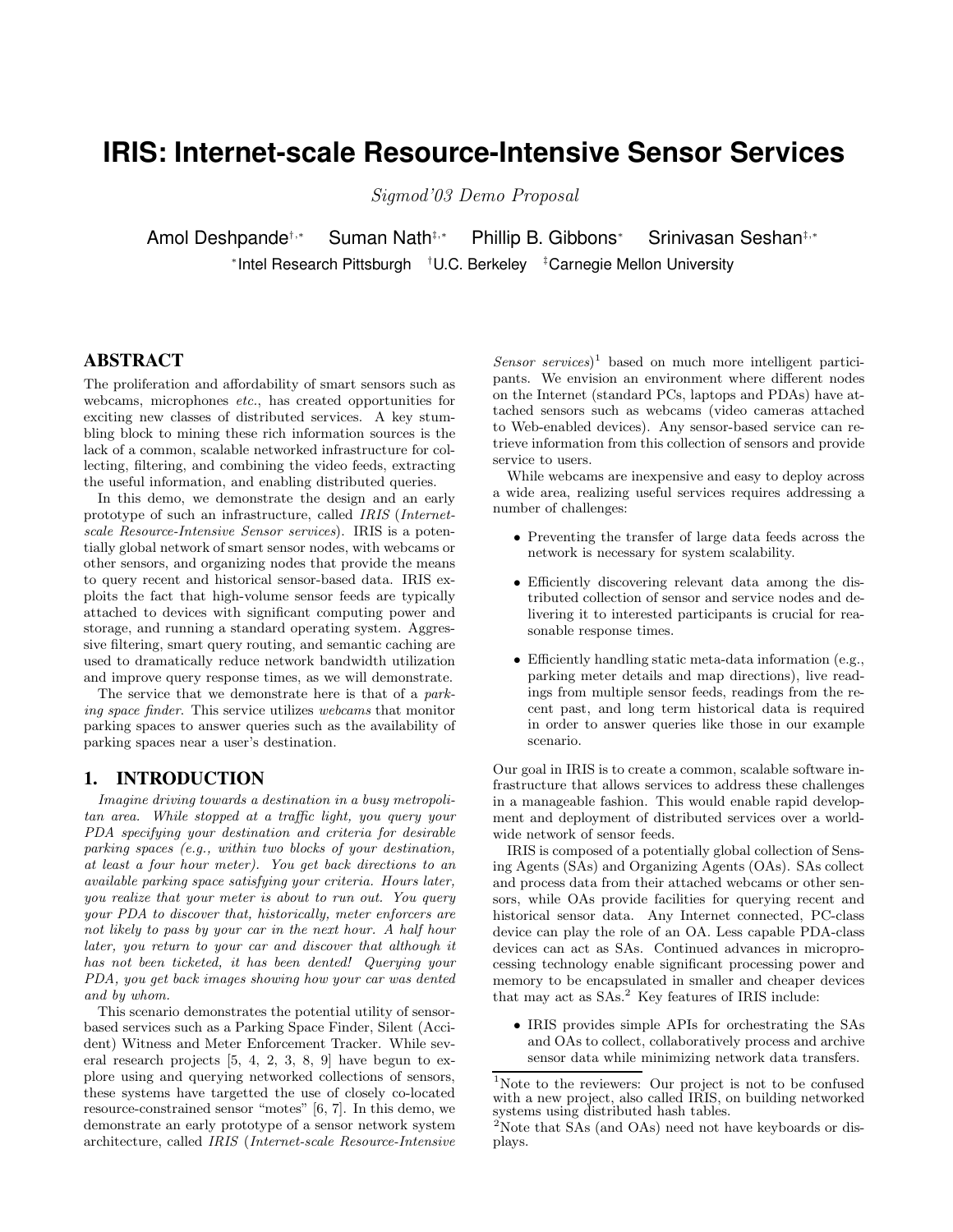- The user is presented with a logical view of the data as a single XML document, while physically the data is fragmented across any number of host nodes (data transparency).
- IRIS supports a large portion of XPATH, a standard XML query language, for querying the data in the system.
- IRIS handles issues of service discovery, query routing, semantic caching of responses and load balancing in a scalable manner for all services.

We believe that IRIS can enable a wealth of new sensorbased services. Example future uses include providing live virtual tours of cities, answering queries about the waiting time at different restaurants, unobtrusive monitoring of your children playing in the neighborhood, witnessing whose dog pooped on your lawn, and determining where an umbrella was left behind.

#### **2. THE IRIS ARCHITECTURE**

In this section we describe the overall architecture of IRIS. its query processing features, and its caching and data consistency mechanisms.

Architecture. IRIS is composed of a dynamic collection of SAs and OAs. Nodes in the Internet participate as hosts for SAs and OAs by downloading and running IRIS modules. Sensor-based services are deployed by orchestrating a group of OAs dedicated to the service. These OAs are responsible for collecting and organizing the sensor data in a fashion that allows for a particular class of queries to be answered (e.g., queries about parking spaces). The OAs index, archive, aggregate, mine and cache data from the SAs to build a system-wide distributed database for that service. Having separate OA groups for distinct services enables each service to tailor the database schema, caching policies, data consistency mechanisms, and hierarchical indexing to the particular service. This does not restrict the placement of OAs, because multiple OAs can be hosted on the same node.

In contrast, SAs are shared by all services. An SA collects raw sensor data from a number of (possibly different types of) sensors. The types of sensors can range from webcams and microphones to temperature and pressure gauges. The focus of our design is on sensors that produce large volumes of data and require sophisticated processing, such as webcams. SAs with attached webcams include, as part of the IRIS module, Intel's open-source image-processing library [1]. The sensor data is copied into a shared memory segment on the SA, for use by any number of sensor-based services.

OAs upload scripting code to any SA collecting sensor data of interest to the service, basically telling the SA to take its raw sensor feed, perform the specified processing steps, and send the distilled information to the OA. For video feeds, the script consists primarily of calls to the image processing library. Filtering data at the SAs prevents flooding the network with high bandwidth video feeds and is crucial to the scalability of the system. Even compressed video consumes considerable bandwidth, whereas aggressive filtering can reduce 10 minutes of video down to under a kilobyte of data, depending on the service. For example, the Parking Space Finder service distills the video down to a bit vector indicating which spots are empty.



Figure 1: OA Hierarchy

One key concern is that because multiple services utilize each SA, the relatively limited computing power of the SA may be overloaded. Therefore, it is important that SAs are used efficiently and avoid repetitious work. Thus, our programming API for the SA allows downloaded code from different OAs to cooperate and avoid redundant processing and storage. For example, both the Parking Space Finder service and the Silent Accident Witness service perform common steps of filtering for motion detection and for identifying vehicles. Opportunities for work sharing can be detected automatically by the SA, by observing matching sequences of library calls on the incoming stream of frames. We anticipate significant work sharing, because the downloaded codes are all specialized to the processing of the SA's particular sensor feeds.

Query Processing. Central to IRIS is distributed query processing. Data is stored in XML databases associated with each OA. We envision a rich and evolving set of data types, aggregate fields, etc., best captured by self-describing tags – hence XML was a natural choice. Larger objects such as video frames are stored outside the XML databases; this enables inter-service sharing, as well as more efficient image and query processing.

Data for a particular service is organized hierarchically, with each OA owning a part of the hierarchy. An OA may also cache data from one or more of its descendants. A common hierarchy for OAs is geographic, because each sensor feed is fundamentally tied to a particular geographic location.<sup>3</sup> Figure 1, for example, shows a geographical hierarchy for Parking Space Finder.

A user's query, represented in the XPATH language, selects data from a set of nodes in the hierarchy. The query in Figure 2, for example, selects data from the Oakland Block1 and Shadyside Block1 nodes in the hierarchy of Figure 1. We exploit the hierarchical nature of the OA organization to expedite the routing of queries to the data, as follows. Observe that each query contains a (maximal) hierarchical prefix, which specifies a single path from the root of the hierarchy to the lowest common ancestor (LCA) of the nodes potentially selected by the query. For the query in Figure 2, this is the prefix of the query up to city[@id='Pittsburgh'].

<sup>3</sup>A service may define indices based on non-geographic hierarchies. In IRIS, such hierarchies are reflected in the XML schema.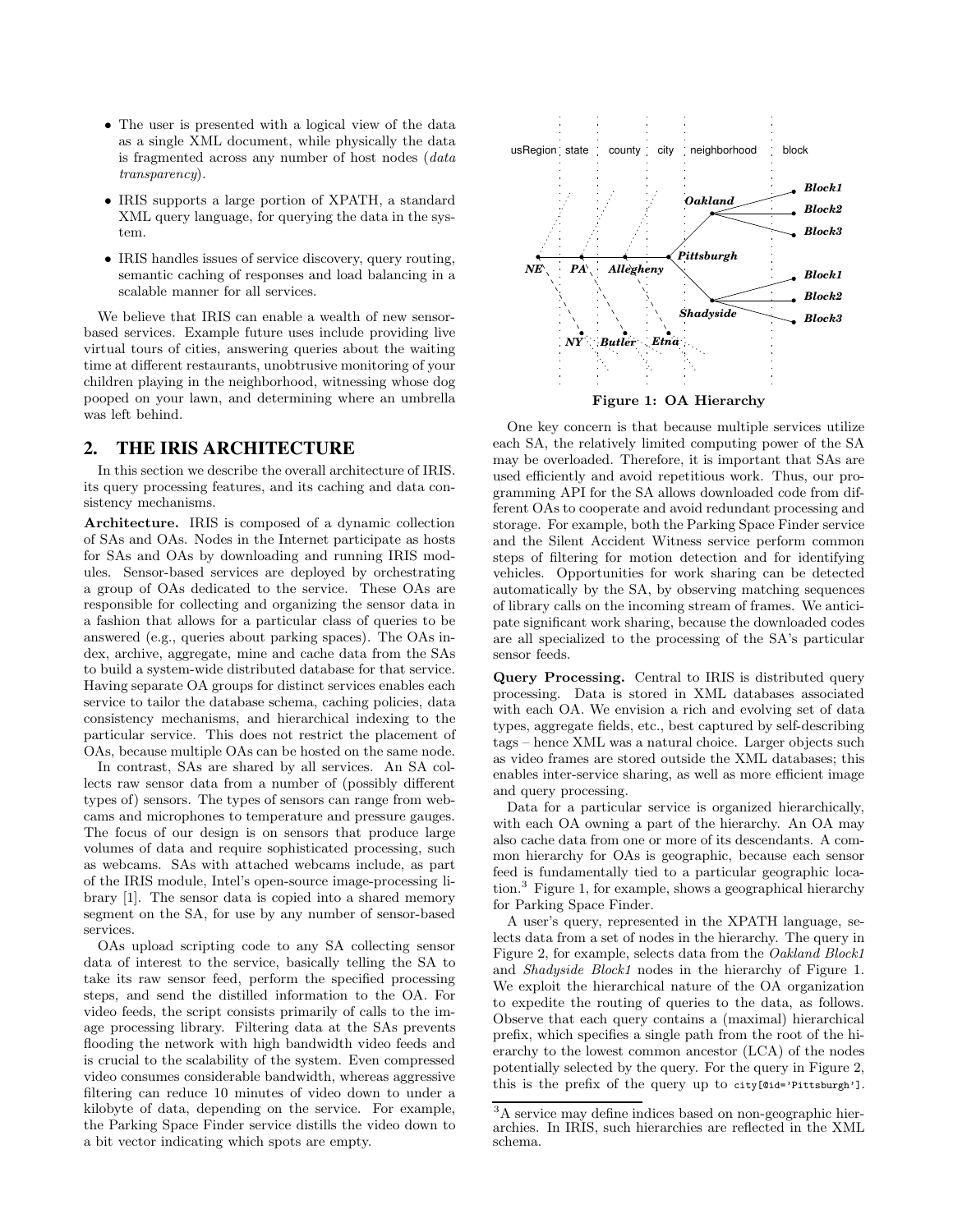/usRegion[@id='NE']/state[@id='PA'] /county[@id='Allegheny']/city[@id='Pittsburgh'] /neighborhood[@id='Oakland' OR @id='Shadyside'] /block[@id='1']/parkingSpace[available='yes']

Figure 2: Query asking for all available parking spaces in Oakland Block1 or Shadyside Block1.

We denote this LCA node (in our example, the Pittsburgh node) as the starting point for the query.

In IRIS, a query from a user anywhere in the world is first routed to its starting point. But how do we find the starting point OA, given the large number of OAs and the dynamic mapping of OAs to host machines? Our solution is to have DNS-style names for OAs that can be constructed from the queries themselves, to create a DNS server hierarchy identical to the OA hierarchy, and to use DNS lookups to determine the IP addresses of the desired OAs. For our example query, we construct the DNS-style name pittsburgh.allegheny.pa.ne.parking.intel-iris.net, perform a DNS lookup to get the IP address of the Pittsburgh OA, and route the query there.

Upon receiving a query, the starting point OA queries its local database and cache, and evaluates the result. If necessary, it gathers missing data by sending subqueries to its children OAs (the Oakland and Shadyside OAs in our example), who may recursively query their children, and so on. Finally the answers from the children are combined and the result is sent back to the user. Note that the children IP addresses are found using the same DNS-style approach, with most lookups served by the local host. The key technical challenge overcome in our approach is how to efficiently and correctly detect, for general XPATH queries, what parts of a query answer are missing from the local database, and where to find the missing parts.

XPATH queries supported. In our current prototype, we take the common approach of viewing an XML document as unordered, in that we ignore any ordering based solely on the linearization of the hierarchy into a sequential document. For example, although siblings may appear in the document in a particular order, we assume that siblings are unordered, as this matches our data model. Thus we focus on the unordered fragment of XPATH, ignoring the few operators such as position() or axes like following-siblings that are inappropriate for unordered data. We support the entire unordered fragment of XPATH 1.0.

Partial-Match Caching and Data Consistency. An OA may cache query result data from other OAs. Subsequent queries may use this cached data, even if the new query is not an exact match for the original query. For example, the query in Figure 2 may use data for Oakland cached at the Pittsburgh OA, even though this data is only a partial match for the new query. Similarly, if distinct Oakland and Shadyside queries result in the data being cached at Pittsburgh, the query may use the merged cached data to immediately return an answer.

Due to delays in the network and the use of cached data, answers returned to users will not reflect the absolutely most recent data. Instead, queries specify a consistency criteria indicating a tolerance for stale data (or other types of approximation). For example, when heading towards a destination, it suffices to have a general idea of parking space availability. However, when arriving near the destination, exact spaces are desired. We store timestamps along with



Figure 3: The hierarchy used in the demonstration and the mapping of the hierarchy onto the OAs



Figure 4: Webcams monitoring toy parking lots

the data, so that an XPATH query specifying a tolerance is automatically routed to the data of appropriate freshness. In particular, each query will take advantage of cached data only if the data is sufficiently fresh.

### **3. A PARKING SPACE FINDER SERVICE**

The service that we demonstrate in this demo is that of a parking space finder. This service utilizes webcams that are monitoring parking spaces to gather information about the availibility of the parking spaces.

Sensing Agents. We use 4 cameras that are monitoring toy parking spaces set up as part of our demo (Figure 4). These cameras are attached to 1.6 GHz laptop machines that process the video feed, and perform image processing to decide whether a parking spot is full or empty. Figure 5 shows the actual locations of the four parking lots that we simulate using the above setup. These are parking lots near Intel Research Pittsburgh.

Organizing Agents. The organizing agents that we use for this demo are 7 PCs scattered throughout the Intel research labs. Figure 3 shows the part of the hierarchy that is used in this demonstration. This logical hierarchy is mapped onto the 7 machines as follows : (1) the four blocks corresponding to the parking lots are mapped onto one OA each, (2) the two neighborhoods, Oakland and Shadyside, are mapped onto one OA each, and (3) the rest of the nodes in the hierarchy are mapped onto one OA.